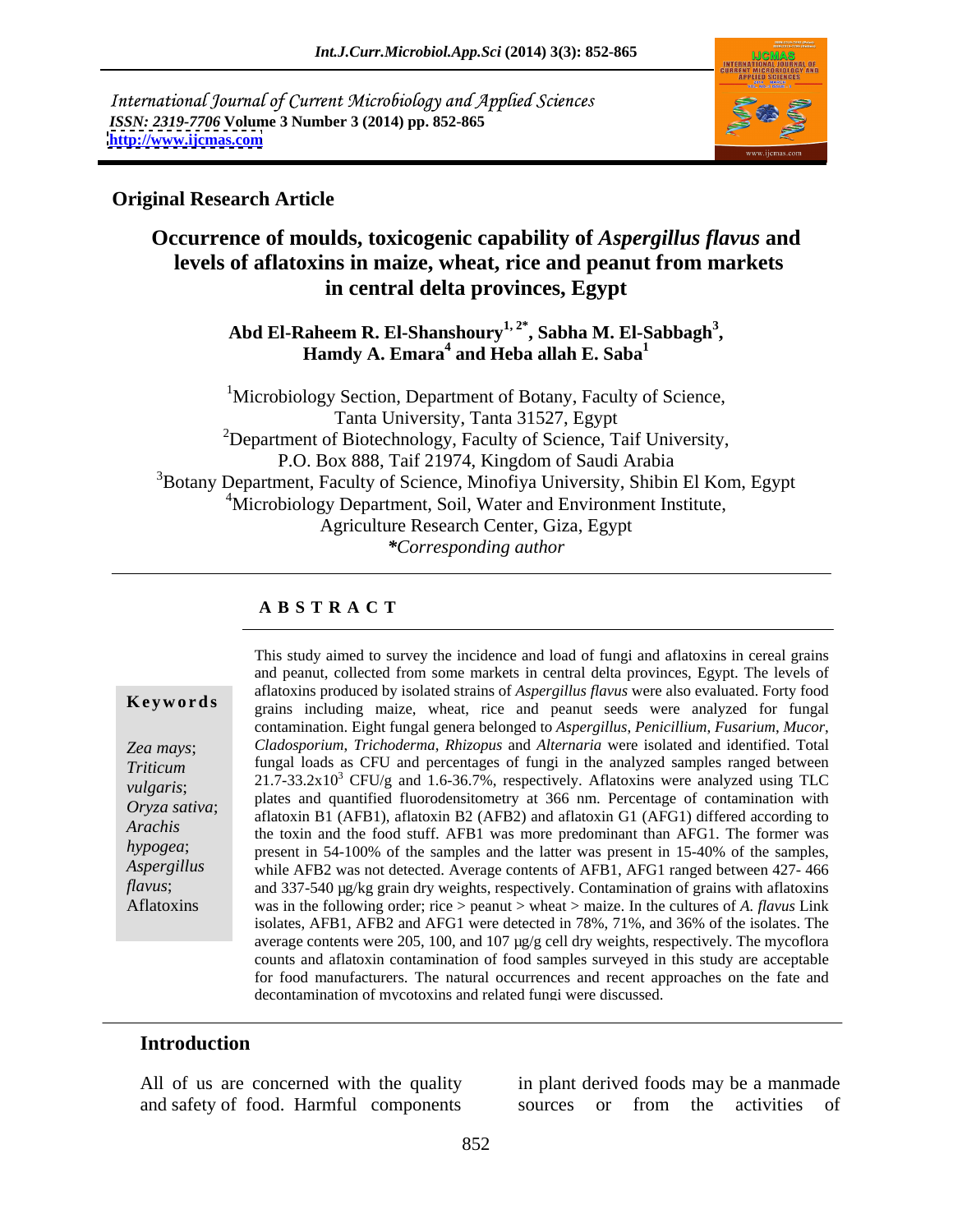microorganisms. Mycotoxins occurring in roles in food safety (Shephard, 2008; food crops throughout the food chain (Reddy *et al.*, 2010). They are produced *Fusarium* and *Penicillium* during crop growth, harvesting or storage. Among *et al.*, 1997), A. *pseudotamarii* (Ito *et al.*, these toxins, the aflatoxins synthesized by 2001) and A. bombycis (Peterson et al., the filamentous fungus *Aspergillus flavus* and related aspergilla are of concern of many investigators. These fungi affect cereals notably peanuts, corn, wheat and al., 1962; Betina, 1989; Abbas et al., rice. In this context, *Aspergillus* and liable to fungal infection particularly Dobson, 1998; Shahidi, 2004; Seo et al., *Aspergillus*, *Pencillium* and *Fusarium* species in tropical and subtropical regions, hepatitis, hemorrhage, edema, dependent on high levels of moisture and immunosuppression and hepatic be used as a measure of their quality

There are reports of creating a large 1966; Saad *et al.*, 1995). The Food and developed and developing countries Nations (FAO) estimated that at least 25% (Bulatao-Jayme *et al.*, 1982; Dawlatana *et*  limited number of toxins have important powder, bread, eggs and meat (Stoloff,

food commodities are secondary Reddy *et al.*, 2010). Among these toxins, metabolites of filamentous fungi. aflatoxins are highly toxic secondary Mycotoxins contaminate many types of metabolites predominantly produced by by the three main genera *Aspergillus*, *et al.*, 1987; Reddy *et al.*, 2009), in *Penicillium* were reported as the most toxic to human beings from the public dominant genera in Egyptian peanut and health point of view (Stark and Demain, Brazilian peanut seeds (Gonçales *et al.*, 1980). It is the most toxic and potent 2008; Rustemeyer *et al.*, 2010; Yassin *et* carcinogen, teratogen and mutagen to *al.*, 2011). These commodities are more humans and animals (Sweeney and temperature (Creepy, 2002). The degree of carcinoma (Speijers and Speijers, 2004; mould contamination in stored grains can Peng and Chen, 2009; Woo *et al.*, 2011). (Karunaratne and Bullerman, 1990). and identified as mammalian metabolites economical loss of aflatoxins in the Agricultural Organization of the United *al*., 2002; Kumar *et al.*, 2008; Xu *et al.*, 2008; Njobeh *et al.*, 2009; Bhat *et al.*, 2010). <sup>A</sup> number of countries have conducted surveys on the incidence of including corn, wheat, rice, peanut, and mycotoxins in their agricultural products. many other crops (Sinha and Sinha, 1991; Most of these surveys were concerned Aly, 2002, Reddy *et al.*, 2009; Yassin *et*  with occurrence of aflatoxins (Sinha and al., 2011). Aflatoxins, primarily B1 have Sinha, 1991; Yoshizawa, 1991; Azimahtol been found in most staple foods, e.g., and Tey, 1992; Refai *et al.*, 1993; Reddy cereal grains such as maize, wheat, oats, *et al.*, 2009; Moghadam and Hokmabadi, rice, etc., ground nuts, peanut butter, 2010; Sun *et al.*, 2011). Although beans, Brazilian nuts, almonds, cottonseed hundreds of fungal toxins are known, a and meal, cayenne pepper, Indian chili the filamentous fungi *A. flavus* and *A. parasiticus* (Deiner *et al.*, 1987; Kurtzman addition to *A. nomius* and *A. tamarii* (Goto *et al.*, 1997), *A. pseudotamarii* (Ito *et al.*, 2001) and *A. bombycis* (Peterson *et al.*, 2001). Among the major known types of aflatoxins are aflatoxin B1; aflatoxin B2, aflatoxin G1 and aflatoxin G2 (Nesbitt *et al.*, 1962; Betina, 1989; Abbas *et al.*, 2010). AFB1 is the most important and 1980). It is the most toxic and potent carcinogen, teratogen and mutagen to Dobson, 1998; Shahidi, 2004; Seo *et al.*, 2011), causing damage such as toxic hepatitis, hemorrhage, edema, immunosuppression and hepatic Aflatoxin M1 and M2 were also isolated of aflatoxin B1 and B2 (Allcroft *et al.*, 1966; Saad *et al.*, 1995). The Food and Nations (FAO) estimated that at least 25% of the world's cereal grains are contaminated by mycotoxins, including aflatoxins (FAO, 2004). Aflatoxins can contaminate agricultural commodities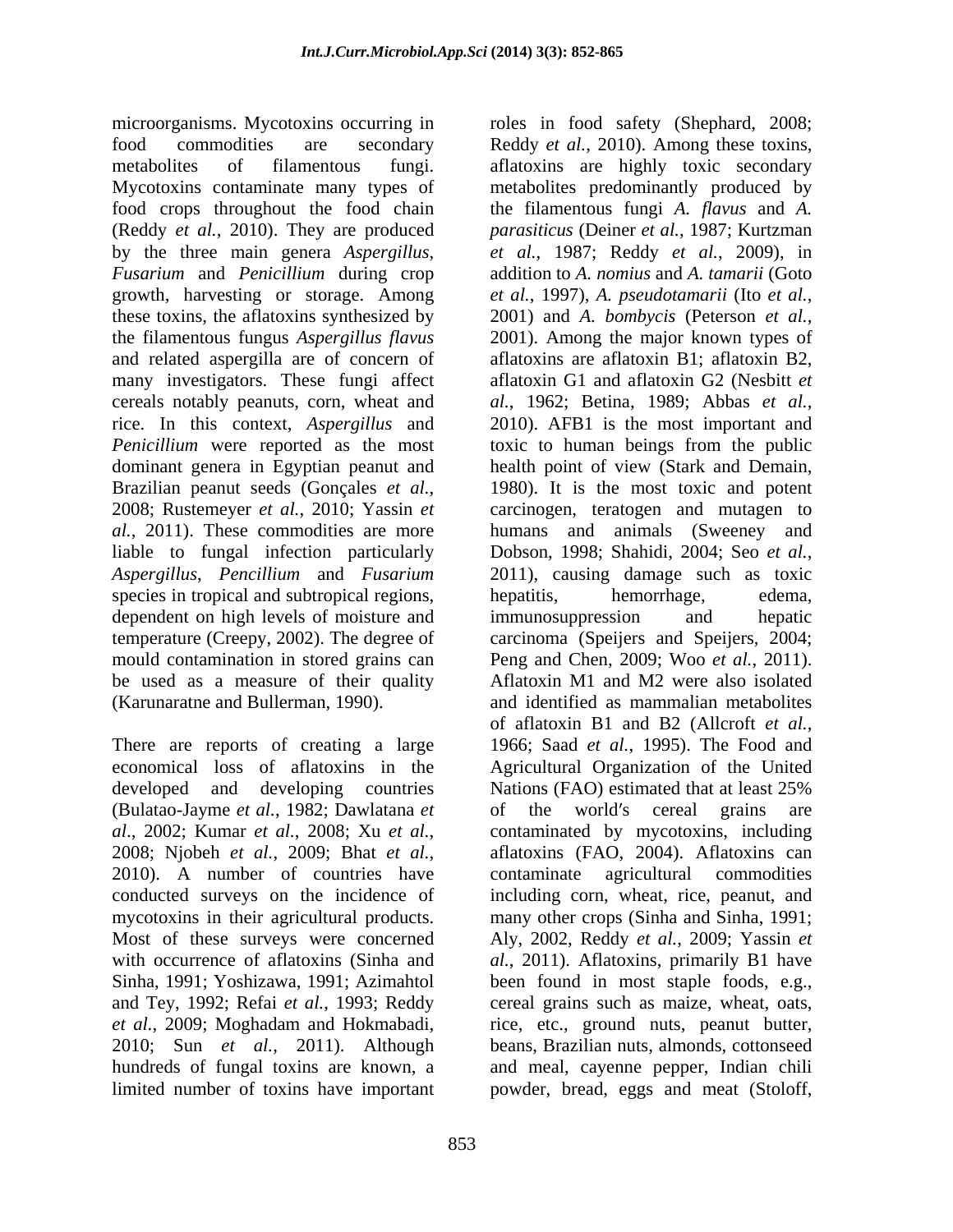1976; Tseng, 1994; Halt, 1994; Hafez, 1996; Idris *et al.*, 2010). Some researchers Chloramphenicol (0.5 mg/ml) as including peanuts (El-Maghraby and El-

This study aims to investigate the

# **Materials and Methods**

## **Samples collection**

A total of 40 food samples, 250 g each, including 13 of maize (*Zea mays* Giza 310), 10 of wheat (*Triticum vulgaris* Giza 168), 9 of rice (*Oryza sativa* Sakha 105), and 8 of peanut (*Arachis hypogea* Giza 4) were collected from some Egyptian local markets in three cities; Tanta, El- Mansoura and Sheben El-Kom belonging to El-Gharbia, El-Dakahlia and El-<br>Menofia provinces respectively The some modification. Elutes were Menofia provinces, respectively. The samples were labeled, packaged in sterile polyethylene bags, transferred to the laboratory and kept in a cool place  $(3-5^{\circ}C)$ till fungal isolation, identification and

The dilution-plate method described by (Johnson and Curl, 1972) was applied for fungal isolation. One ml of suitable dilution was used to inoculate Petri dishes developed in a glass jar containing 15 ml Czapek's Dox agar chloroform-acetone (9:1,  $v/v$ ) containing 15 ml Czapek's Dox agar chloroform-acetone  $(9:1, v/v)$  as

have investigated the natural occurrence of bacteriostatic agent and rose Bengal (30 aflatoxins in range of human foods ppm) to restrict wide spreading of fungi Maraghy, 1987; El-Gohary, 1996; Idris *et*  recommended by (Al-Doory, 1980). Plates *al.*, 2010), wheat, rice and barley (El- were incubated at  $28\pm2$  °C for 3-5 days Gohary, 1996; Abdulkadar *et al.*, 2004) and examined for the growth of moulds. and maize (El-Tahan *et al.*, 2000; Ghiasian The developing fungi were counted and *et al.*, 2011). calculated as total colony-forming units incidence of fungi and aflatoxins B1, B2 microscopic characteristics, and by the aid and G1, contaminating cereal grains and of the following keys and references peanut, collected from some markets in (Gilman, 1959; Booth, 1971; Ellis, 1976; central delta provinces, Egypt. This was Raper and Fennell, 1977; Pitt, 1979; done in order to ascertain the safety of Domsch *et al.*, 1980; Kozakiewicz,1989; such grains for human consumption. Moubasher, 1993; Samson *et al.*, 1995; medium (Oxoid Manual, 1981). Chloramphenicol (0.5 mg/ml) as were added to the medium as (CFU) per gram. The obtained fungi were subjected to identification using macro and Klich, 2002; Samson *et al.*, 2002).

# **Aflatoxin analysis in food samples**

aflatoxins analysis. with silica gel plate type 60 F254 (Merck). **Microbiological analysis** was loaded on the silica gel plates. Aflatoxins were extracted from food samples according to the method described by (Schuller *et al.*, 1983). 25 g of each ground sample were added to a 250-ml conical flask containing 25 ml distilled water and 50 ml chloroform. The flasks were shaken for 30 min on a rotator shaker and the suspensions were filtered. The resulting chloroform extracts were purified according to (Takeda *et al.*, 1979) with some modification. Elutes were evaporated to dryness on steam bath. Each residue was re-dissolved in 1 ml chloroform. Aflatoxins were analyzed on 20 x 20 cm TLC-plastic sheets, precoated Each sample extract containing aflatoxins Standard aflatoxins B1, B2, and G1, supplied from Sigma Chemical Company, USA were used for comparison with the unknown samples. The plates were developed in a glass jar containing chloroform-acetone  $(9:1, v/v)$  as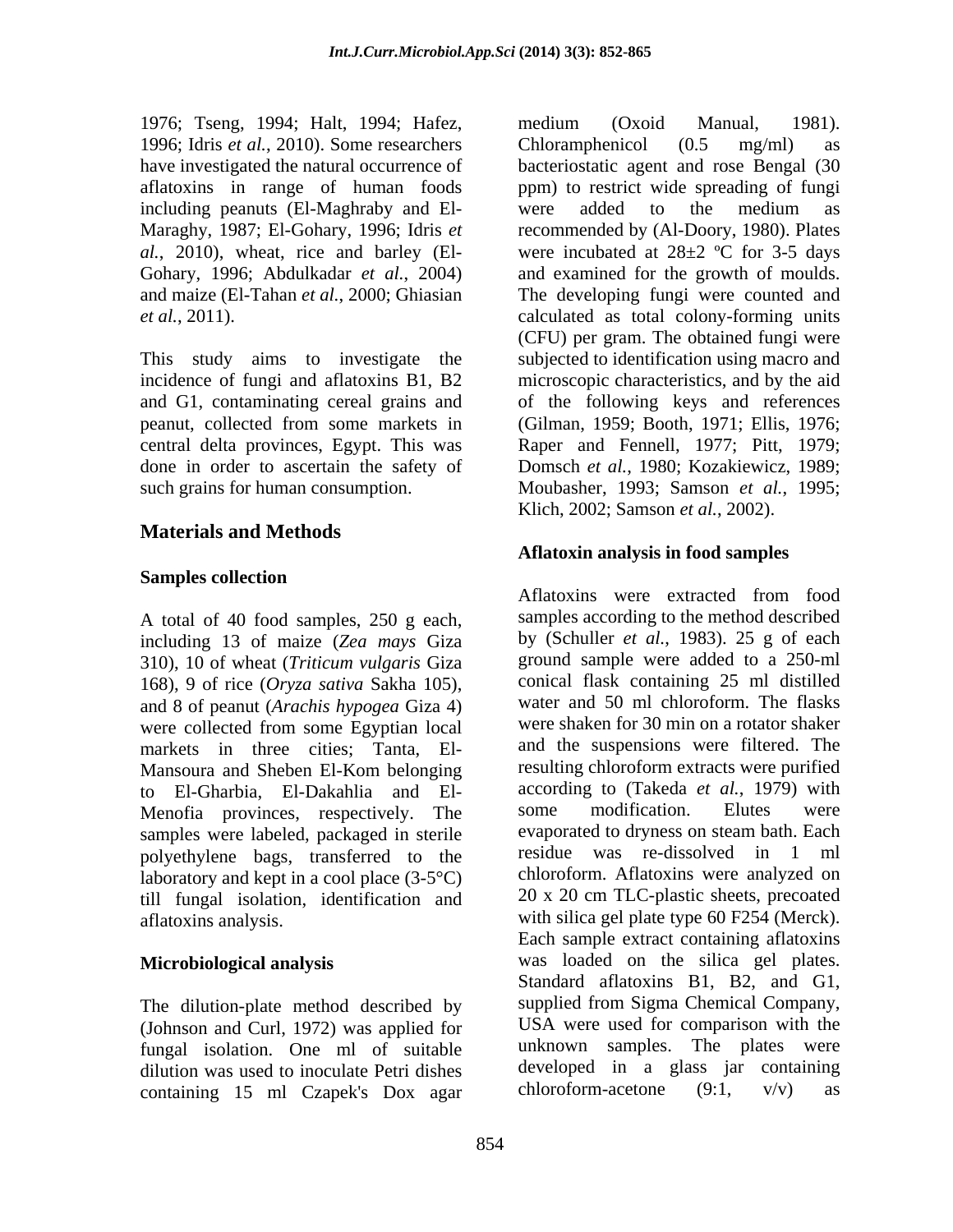developing solvent. Aflatoxins were fungi; *Aspergillus flavus*, *A. niger*, fluorodensitometer (TLD-100 vitatron).

# **Aflatoxins in cultures of** *Aspergillus*

Selective forty isolates of *Aspergillus*  percentages ranged from 10.2 to 36.0%. *A. flavus* isolated from foodstuffs used in the *flavus*, *A. niger*, *Penicillium* spp., current study were examined. The method *Rhizopus* spp.*, Fusarium* spp.*, Alternaria* adopted in the present investigation was carried out according to (A.O.A.C., 1984). One ml aliquot of spore suspension; about between  $1.6-6.3x10^3$  CFU/g dry wt., total  $10^6$  spores/ml was used to inoculate 250 counts of 21.7x10<sup>3</sup> CFU/g dry wt. and the ml conical flask containing 50 ml percentages ranged from 11.7 to 36.0%. *A.*  Czapek's-Dox Medium (Oxoid Manual, *flavus*, *A. niger*, *Penicillium* spp., 1981). The cultures were incubated for 10 *Fusarium* spp., *Alternaria* spp., *Mucor* days in the dark at 28°C. At the end of the spp. and *Rhizopus* spp. were isolated from incubation period, each culture was rice. The counts of fungi ranged between filtered and the filtrate was extracted with  $2.8-9.4x10^3$  CFU/g dry wt., total counts of chloroform. The extract was treated as  $33.2 \times 10^3$  CFU/g dry wt. and the described before, as for analysis of food percentages ranged from 8.4 to 28.2%. samples. Mycelia growth was expressed as Fungi contaminated peanut samples were the dry weight of the mycelia mass identified as *A. flavus*, *A. niger*, collected after extraction of aflatoxins and *Penicillium* spp., and *Fusarium* spp.. The drying at 70<sup>o</sup>C for approximately 24 h counts of fungi ranged between 4.9 to (Kane and Mullins, 1973).  $10.4x10^3$  CFU/g dry wt and the

# **Results and Discussion**

# **Fungal contamination of foodstuffs**

The count forming unit of different fungal colony was determined as a parameter for contamination of food samples. Data shown in Table (1) illustrated the presence Thirty four samples (85%) were of different fungi in the forty food samples, collected from the three selected El-Kom). Different fungi were isolated with different frequencies and percentages that differed according to the food stuff and the fungus. Among the presented

quantified as described by (Shannon *et al.*, *Penicillium* spp. and *Fusarium* spp. were 1983; FAO , 1990; FAO. 2004) using the most common fungi in the investigated Measurements were performed through identification of *A. flavus*, *A. niger*, *A.*  fluorescence at 366 nm. *terrus*, *Penicillium* spp., *Fusarium* spp. *flavus* isolates 8.8x10<sup>3</sup> CFU/g dry wt., total counts of *Penicillium* spp. and *Fusarium* spp. were the most common fungi in the investigated samples. The data presented isolation and and *Mucor* spp. from maize samples. The counts of fungi ranged between 2.6-  $30.1x10^3$  CFU/g dry wt. and the spp. and *Cladosporium* spp were isolated from wheat. The counts of fungi ranged  $3$  CFU/g dry wt. and the percentages ranged from 17.3 to 36.7%.

# **Aflatoxins in foodstuffs**

localities (Tanta, El-Mansoura and Sheben the exception of wheat. Although 100% The contamination of the tested samples with aflatoxins is recorded in Table 2. The forty foodstuff samples were examined for aflatoxin contamination and content. Thirty four samples (85%) were contaminated with aflatoxins. Aflatoxin B1 (AFB1) was detected in all crops, with contamination with AFB1were detected in *Arachis hypogea* Giza 4, as shown in Table 2, the highest average concentration of AFB1 was recorded in *Oryza sativa*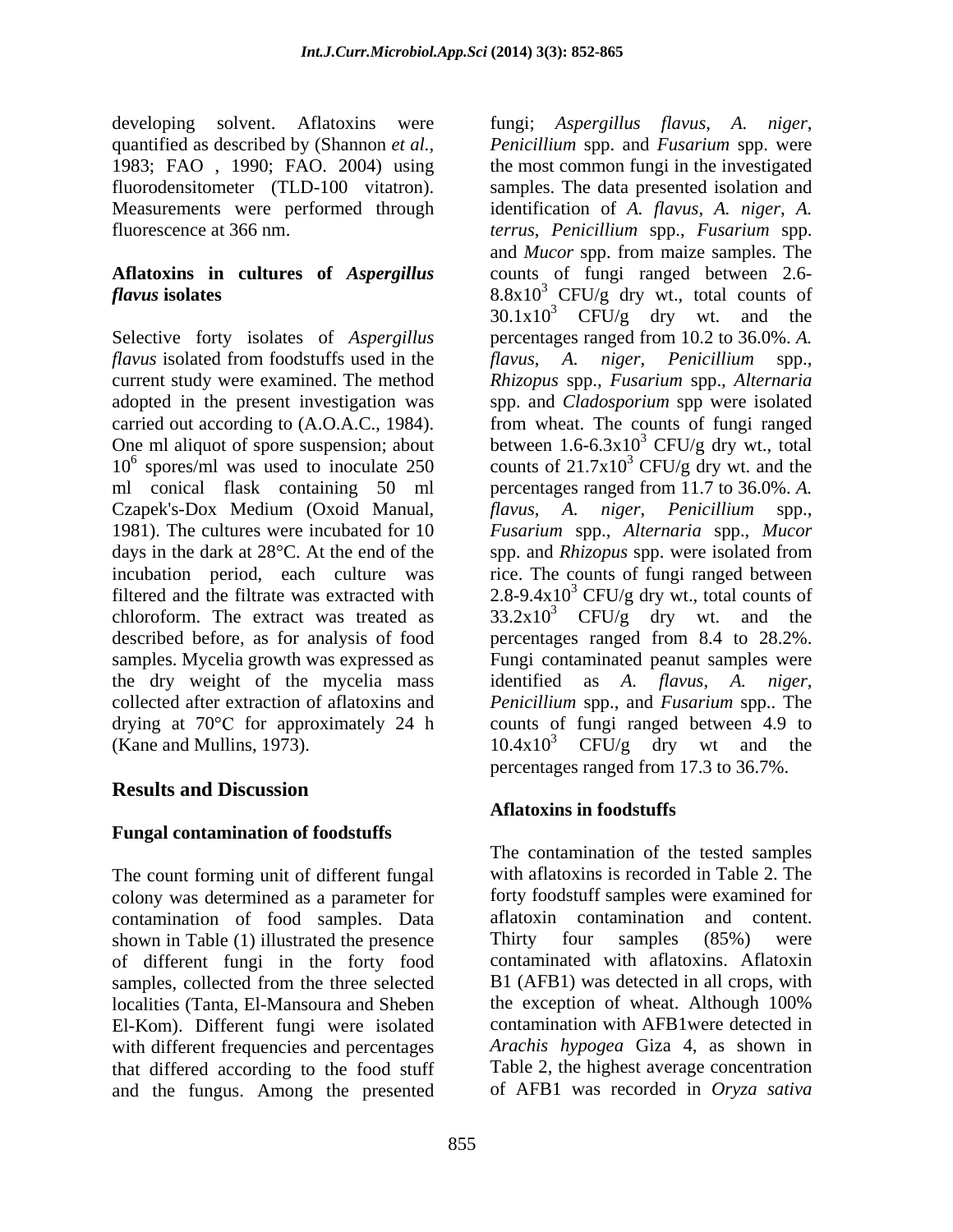Sakha 105 (466 µg/kg dry wt.), as shown consumption in the studied regions. In this highest number of AFG1-contaminated agreement with The International samples were 4 and percentage of 40 were Commission on Microbiological detected in *O. sativa* Sakha 105 (Table 2), Specifications for Foods (ICMSF) the highest average concentration (540 µg/kg dry wt.) was detected in *Triticum* 

Results in Table 4 indicated that twenty AFG1 and total aflatoxins, respectively.

also consumed in large quantities. So, the El-Menofia) in order to ascertain the by toxigenic fungi. The level ranged from extent of aflatoxin exposure for human  $431 - 586 \text{ kg/kg}$ .

in Table 3. Contamination with aflatoxin study, the total counts of fungi fluctuated B2 (AFB2) was nil in all the tested and the highest counts were present in rice samples. Aflatoxin G1 (AFG1) was and maize. The lower numbers were found detected in all crops tested. Although the in wheat and peanut. These results are in *vulgaris* Giza 168 (Table 3).  $p$  products in the range  $10^2$ - $10^4$ / gram and **Aflatoxins produced in cultures of** The fungal contamination of the *Aspergillus flavus* **isolates** investigated samples was detected and Thirty three isolates of *A. flavus* were which contaminate food stuffs and screened for aflatoxin(s) production. produce aflatoxins belong to *Aspergillus*, six isolates were able to produce all the data were reported by (Udagawa, 1976; tested aflatoxins (AFB1, AFB2, AFG1 and Bullerman, 1986; El-Magraby *et al.*, 1988; total aflatoxins). Among the toxigenic Kpodo *et al.*, 2000; CAST, 2003; isolates of *A. flavus*, there was a variation Gonzáslez *et al.*, 2003; Reddy *et al.*, 2009; in toxin type and quantities produced by Rustemeyer *et al.*, 2010). The degree of each isolate (data not shown). The number mould contamination in stored grains can and percentage of isolates producing the be used as a measure of their quality, i.e., toxins differed according to the type of grains with low mould counts  $(10<sup>1</sup> - 10<sup>3</sup>)$ toxin; with AFB1 being the highest colonies/g dry weight of samples) are of detected (78.5%). The levels of average higher quality and safer than those having aflatoxins in the cultures of toxigenic higher mould count  $(10^6 \text{ colonies/g dry})$ fungi varied according to the type of toxin weights of samples), in a study by (Table 5). The average concentrations Karunaratne and Bullerman (1990). Thus, detected were 205, 100, 107 and 236 µg/g the mycoflora counts on food samples dry wt. of the fungus, for AFB1, AFB2, surveyed in this study are acceptable for agreement with The International Commission on Microbiological Specifications for Foods (ICMSF) (ICMSF, 1986), which recommended that fungal tolerances for flour and cereal  $^{2}10^{4}$  arom and  $-10^{4}$ / gram and / gram and rejected products with  $>10^5$  colonies/gram. The fungal contamination of the identified; the greater numbers of species *Penicillium* and *Fusarium* species. Similar  $1 \t10^3$ **-**10<sup>3</sup>  $^6$  coloniac  $\sigma$  dry colonies/g dry food manufacturers.

Maize, rice and wheat are the staple food Thin layer chromatography technique was in Egypt and are grown there; peanut is used in this study to evaluate the quantities present investigation was established to AFB1 were present in rice, in agreement study the incidence of natural fungi and with (Niles *et al.,* 1985; Farag *et al.*, 1986) aflatoxins contaminating forty food who found that high carbohydrate samples. The samples were collected from substrates such as wheat and rice give the Egyptian local markets in three larger yields of *A. flavus* aflatoxins than provinces (El-Gharbia, El-Dakahlia and oil, that are not immediately metabolized of aflatoxins and the highest values of by toxigenic fungi. The level ranged from The European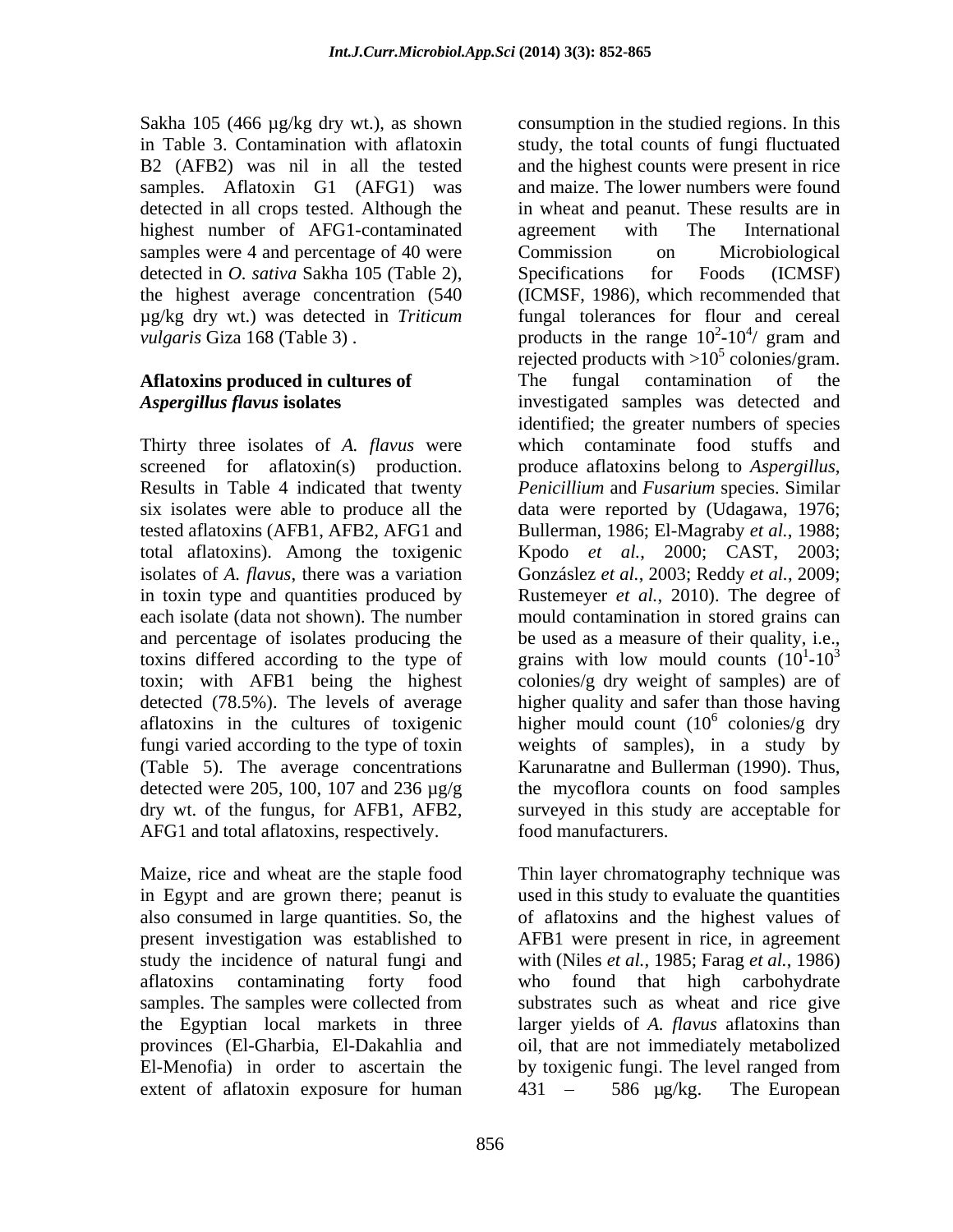|                                                                    |                |                       |          |                    | Grains and peanut (No. of samples analyzed) |                           |                 |                      |         |                           |                     |      |
|--------------------------------------------------------------------|----------------|-----------------------|----------|--------------------|---------------------------------------------|---------------------------|-----------------|----------------------|---------|---------------------------|---------------------|------|
| Fungus                                                             |                | Maize (Zea mays Giza) |          |                    | Wheat (Triticum                             |                           |                 | Rice (Oryza sativa   |         |                           | Peanut (Arachis     |      |
|                                                                    |                | 310(13)               |          |                    | vulgaris Giza 168)                          |                           |                 | Sakha 105) (9)       |         |                           | hypogea Giza 4) (8) |      |
|                                                                    |                |                       |          |                    | (10)                                        |                           |                 |                      |         |                           |                     |      |
|                                                                    | $(n)^{a}$      | (CFU/g)               | $(\%)^c$ | $\overline{(n)}^a$ | (CFU/g                                      | $(\%)^c$ (n) <sup>a</sup> |                 | $(CFU/g \mid (\%)^c$ |         | $\lfloor (n)^{a} \rfloor$ | $(CFU/ (%)^c)$      |      |
|                                                                    |                | $\text{dry wt.}$      |          |                    | dry                                         |                           |                 | dry                  |         |                           | g dry               |      |
|                                                                    |                | $x10^3$               |          |                    | $wt.^{b}$                                   |                           |                 | $wt.$ <sup>t</sup>   |         |                           | $wt.$ <sup>b</sup>  |      |
|                                                                    |                |                       |          |                    | $x10^3$                                     |                           |                 | $x10^3$              |         |                           | $x10^3$             |      |
| Aspergillus<br>flavus                                              | <sup>11</sup>  | 3.5                   | 13.6     | 6                  | 2.8                                         |                           | $13.1 \quad 8$  | 4.3                  | 13.0    | 8                         | 6.3                 | 22.3 |
| A. niger                                                           | <sup>11</sup>  | 3.0                   | 11.8     | 6                  | 2.8                                         | 12.8                      | $5\overline{)}$ | 2.8                  | 8.4     | 5 <sup>5</sup>            | 6.7                 | 23.7 |
| A. terrus                                                          | $\overline{7}$ | 2.6                   | 10.2     | $\overline{0}$     | $0.0\,$                                     | $00.0$ 0                  |                 | 0.0                  | 0.0     | $\overline{0}$            | 00.0                | 00.0 |
| A.candidus                                                         | $\overline{0}$ | $0.0\,$               | 00.0     | $\overline{0}$     | $0.0\,$                                     | 00.0                      | $\overline{4}$  | 0.0                  | $0.0\,$ | $\overline{0}$            | 00.0                | 00.0 |
| A. fumigatus                                                       | $\overline{0}$ | $0.0\,$               | 00.0     | $\overline{0}$     | $0.0\,$                                     | 00.0                      | $5\overline{)}$ | $0.0\,$              | 0.0     | $\overline{0}$            | 00.0                | 00.0 |
| Penicillium                                                        | <sup>11</sup>  | 9.2                   | 36.0     | 6                  | 5.1                                         |                           | $23.6$ 8        | 9.4                  | 28.2    | $7\phantom{.0}$           | 10.4                | 36.7 |
|                                                                    |                |                       |          |                    |                                             |                           |                 |                      |         |                           |                     |      |
| spp.<br>Fusarium spp.                                              | 8              | 8.8                   | 34.2     | 6                  | 6.3                                         | 29.0 8                    |                 | 6.7                  | 20.2    | $\overline{4}$            | 4.9                 | 17.3 |
|                                                                    |                |                       |          |                    |                                             |                           |                 |                      |         |                           |                     |      |
| Trichoderma                                                        | $\overline{0}$ | $0.0\,$               | 00.0     | $\overline{0}$     | $0.0\,$                                     |                           | $00.0$ 4        | 0.0                  | $0.0\,$ | $\overline{0}$            | 00.0                | 00.0 |
| spp.                                                               |                |                       |          |                    |                                             |                           |                 |                      |         |                           |                     |      |
| Alternaria                                                         | $\overline{0}$ | $0.0\,$               | 00.0     | $5\overline{)}$    | 3.1                                         | 14.1                      | $5\overline{)}$ | 2.9                  | 8.8     | $\overline{0}$            | 00.0                | 00.0 |
| $\begin{array}{c c} {\rm spp.} \\ {\rm Clados porium} \end{array}$ | $\overline{0}$ |                       |          |                    |                                             |                           |                 |                      |         |                           |                     |      |
|                                                                    |                | $0.0\,$               | 00.0     | $\overline{4}$     | 1.6                                         | 7.3                       | $\overline{0}$  | 0.0                  | $0.0\,$ | $\overline{0}$            | 00.0                | 00.0 |
| spp.<br>Mucor spp.                                                 | 6              | 3.0                   | 11.7     | $\overline{0}$     | $0.0\,$                                     |                           | $00.0$ 3        | 3.4                  | 10.4    | $\overline{0}$            | 00.0                | 00.0 |
|                                                                    |                |                       |          |                    |                                             |                           |                 |                      |         |                           |                     |      |
| Rhizopous                                                          | $\overline{0}$ | $0.0\,$               | 00.0     | $\overline{4}$     | $0.0\,$                                     | 00.0                      | $5\overline{)}$ | 3.7                  | 11.0    | $\overline{0}$            | 00.0                | 00.0 |
| spp.                                                               |                |                       |          |                    |                                             |                           |                 |                      |         |                           |                     |      |
| Total                                                              |                | 30.1                  |          |                    | 21.7                                        |                           |                 | 33.2                 |         |                           | 28.3                |      |
|                                                                    |                |                       |          |                    |                                             |                           |                 |                      |         |                           |                     |      |

# **Table.1** Fungal contamination levels in cereal grains and peanut collected from some Egyptian markets

<sup>a</sup>Number of samples showing fungal contamination.<br><sup>b</sup>CFU/g grains or seeds (average of positive samples).

 $\overline{C}$ Percentage of CFU of each fungus/g of grains or seeds with respect to the total count CFU/g in each grain or seed.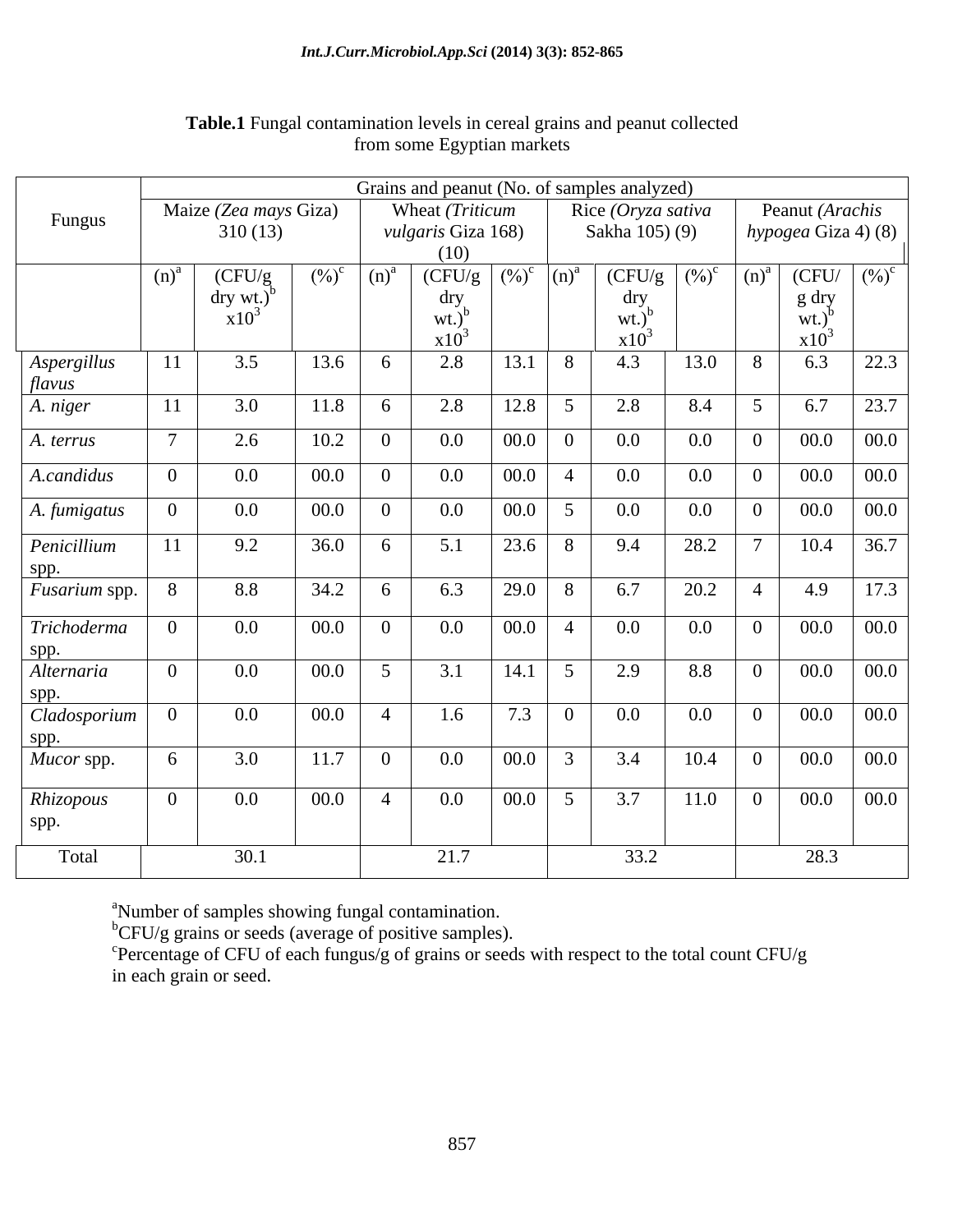|                           |         |      | No. samples      |      |       |                  |                    |
|---------------------------|---------|------|------------------|------|-------|------------------|--------------------|
| Grains and peanut         | Assayed |      | Positive samples |      |       |                  | % positive samples |
|                           |         | AFB1 | AFB <sub>2</sub> | AFG1 | AFB1  | AFB <sub>2</sub> | AFG1               |
| Maize (Zea mays           |         |      |                  |      |       |                  |                    |
| Giza $310$                |         |      |                  |      | 53.8  |                  | 15.3               |
| Wheat (Triticum           |         |      |                  |      |       |                  |                    |
| <i>vulgaris</i> Giza 168) | 10      |      |                  |      | 00.0  |                  | 30.0               |
| Rice $(Oryza sativa)$     |         |      |                  |      |       |                  |                    |
| Sakha 105)                |         |      |                  |      | 77.7  |                  | 40.0               |
| Peanut (Arachis           |         |      |                  |      |       |                  |                    |
| hypogea Giza 4            |         |      |                  |      | 100.0 |                  | 37.5               |

## **Table.2** Contamination of some grains and peanut collected from Egyptian markets with aflatoxins

**Table.3** Aflatoxins detected in some grains and peanut collected from some Egyptian markets

|                                                    |                 |                  | <sup>a</sup> Average aflatoxins ( $\mu$ g/kg dry wt.) (range) |
|----------------------------------------------------|-----------------|------------------|---------------------------------------------------------------|
| Grains and peanut                                  | AFB1            | AFB <sub>2</sub> | AFG1                                                          |
| Maize (Zea mays Giza<br>310)                       | 440 (280-720)   | 0.0(0.0)         | $400(360-440)$                                                |
| Wheat (Triticum vulgaris<br>Giza 168)              | $00.0(0.0-0.0)$ | 0.0(0.0)         | $540(400-640)$                                                |
| Rice (Oryza sativa Sakha<br>105)                   | 466 (220-800)   | 0.0(0.0)         | 348 (330-800)                                                 |
| Peanut (Arachis hypogea   427 (210-600)<br>Giza 4) |                 | 0.0(0.0)         | 337 (250-400)                                                 |

<sup>a</sup>Average levels of aflatoxins in positive samples

**Table.4** Capability of *Aspergillus flavus* isolates from grains and peanut collected from Egyptian markets to produce aflatoxins.

|                    |         | No. isolates |                  |                   |                     |      |                         |                       |  |  |
|--------------------|---------|--------------|------------------|-------------------|---------------------|------|-------------------------|-----------------------|--|--|
| Fungus             | Assayed |              |                  | Positive isolates | % positive isolates |      |                         |                       |  |  |
|                    |         | AFB1         | AFB <sub>2</sub> | AFG1              |                     | AFB1 | AFB2                    | AFG1                  |  |  |
|                    |         |              |                  |                   |                     |      |                         |                       |  |  |
| Aspergillus flavus | $\sim$  | $\mathbf{1}$ | 10               |                   |                     | 78.5 | 71 <sub>1</sub><br>11.4 | $\cap$ $\cap$<br>35.1 |  |  |
| Link               |         |              |                  |                   |                     |      |                         |                       |  |  |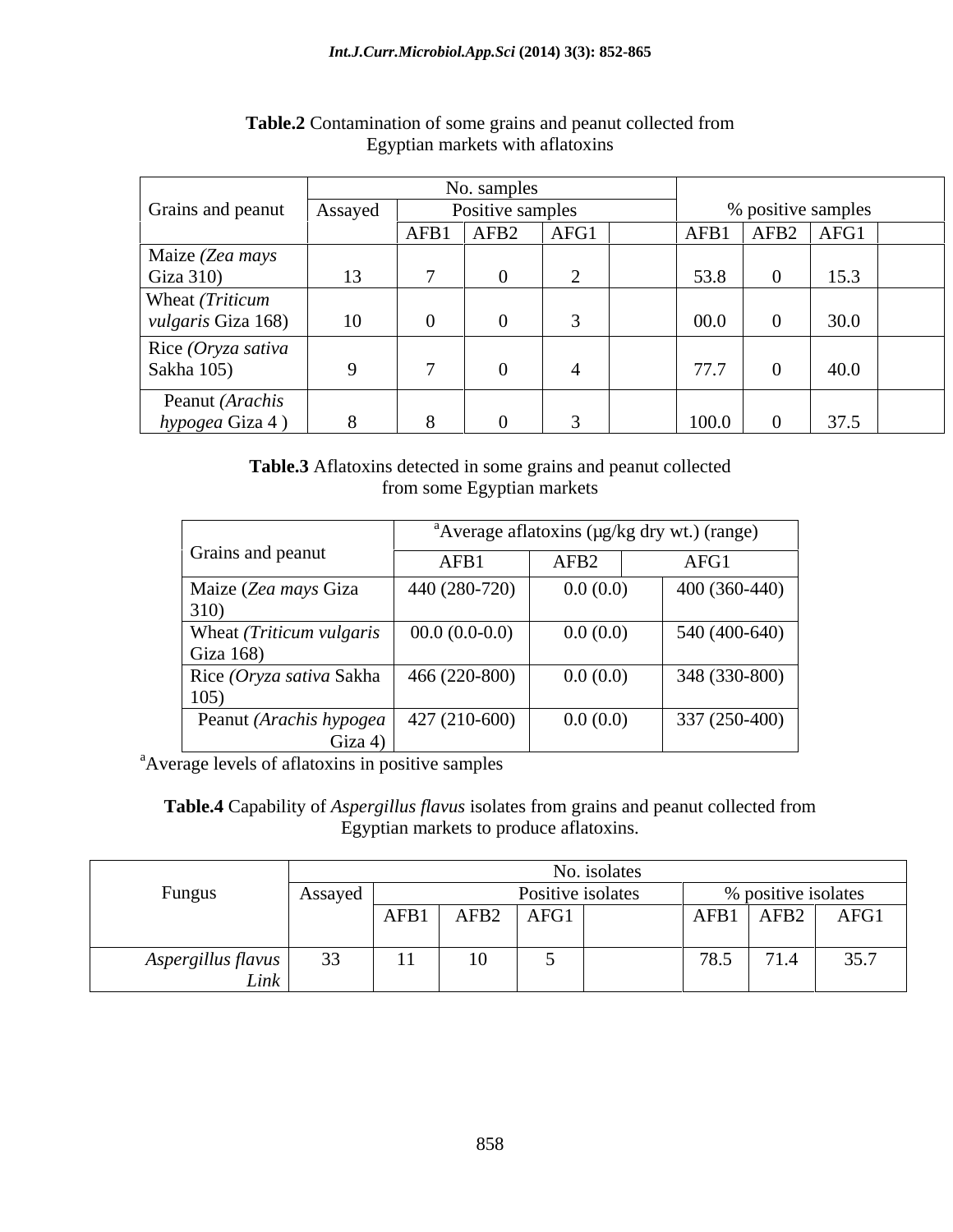| $\mathcal{L}$ ungus                    | No. isolates |                          |                  | "Average atlatoxins (µg/g dry weight) (range) |
|----------------------------------------|--------------|--------------------------|------------------|-----------------------------------------------|
|                                        | assayed      | AFB <sub>1</sub>         | AFB <sub>2</sub> | AFG1                                          |
| $\cdots$<br>Aspergillus<br>flavus Link |              | (00.221)<br>205 (80-321) | $100(86-195)$    | $107(74-146)$                                 |

**Table.5** Levels of aflatoxins produced in cultures of *Aspergillus flavus* isolates obtained from some grains and peanut collected from Egyptian markets

<sup>a</sup>Average levels of aflatoxins in the cultures of positive isolates

Commission has set the limits on exains collected from different Indian groundnuts subject to further processing at 15 ppb for total aflatoxins and 8 ppb for aflatoxin B1, and for nuts and dried fruits milled rice grains showed below the subject to further processing at 10 ppb for total aflatoxins and 5 ppb for aflatoxin B1. 3.5 mg/kg). No aflatoxin was found in The aflatoxin standards for cereals, dried corn meal and flour samples collected fruits, and nuts intended for direct human from Sao Paulo Market (Bittencourt et al., consumption are even more stringent, and  $2005$ . A market research of cereals from the limit for total aflatoxins is 4 ppb and 2 ppb for aflatoxin B1 (Otsuki *et al.*, 2001). The range of aflatoxins concentrations in (Abdulkadar *et al.*, 2004). A study on food samples analyzed in this study were Turkish wheat samples revealed 60% beyond the safe limits for human contamination level, in a very low range consumption as recommended by WHO and FDA (Food and Drug Administration, of United States) (ICRISAT, 2000). In this Toxin production by the genus *Aspergillus* connection, fifty six samples of stored rice were tested and 12 were positive for aflatoxin as concluded by (Prasad *et al.*, direct toxicity and long term carcinogenic 1987) and levels of aflatoxins ranged from effect of it's certain metabolites such as 184 to 2830  $\mu$ g/kg, aflatoxin aflatoxins (Masri *et al.*, 1969). Grains and contamination rate of 65 µg/kg in peanut were reported as a good substance groundnut samples from Bangladesh was for aflatoxins producing fungi. Thus, it reported by (Dawlatana *et al.*, 2002), an was imperative to investigate the toxicity aflatoxin level of 162 µg kg-1 was of A. flavus isolates, obtained from the reported in Gambian ground nut samples contaminated grains. A wide variation of (Hudson *et al.*, 1992; Williams *et al.*, aflatoxins production was obvious among 2004) and the highest incidence (1706 the tested isolates of *A. flavus*. Using, TLC mg/kg) of total aflatoxin in foods was technique, it was found that twenty six found in Brazilian ready to eat peanuts isolates, among thirty three were able to (Caldas *et al.*, 2002). On the other hand, produce aflatoxin(s). There was a variable the results obtained by (Reddy *et al.*, in the toxin type produced by each isolate.<br>2009) indicated that 2% of tested rice These results are in agreement with those recorded by (Hesseltine *et al.*, 1970; *et al.*, 1995; Abou-Zeid *et al.*, 1997) who Dorner *et al.*, 1984; Cotty, 1989; Hadwan found that strains of *A. flavus* grown on

grains collected from different Indian states showed AFB1 contamination above the permissible limits  $(>30 \text{ mg/kg})$ , while permissible levels of AFB1 (average 0.5 from Sao Paulo Market (Bittencourt *et al.*, 2005). <sup>A</sup> market research of cereals from Qatar revealed no detected levels of aflatoxin contamination in rice and wheat (Giray *et al.*, 2007).

has become now of major importance in human and animal diseases because of the direct toxicity and long term carcinogenic effect of it's certain metabolites such as of *A. flavus* isolates, obtained from the aflatoxins production was obvious among the tested isolates of *A. flavus*. Using, TLC in the toxin type produced by each isolate. These results are in agreement with those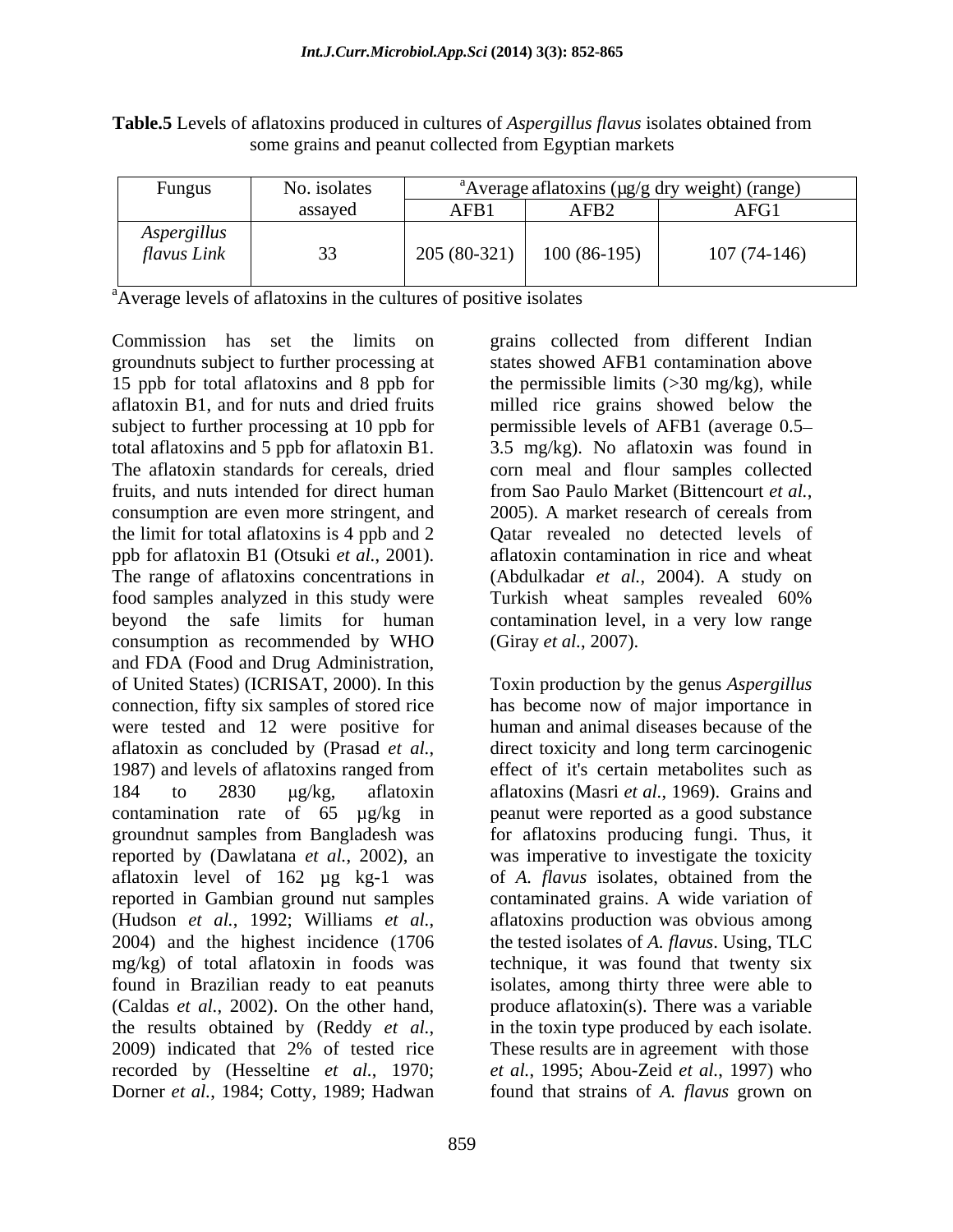natural and synthetic media had different bacteria such as *Lactobacillus* and ability for production of the aflatoxins with strain, substrate and geographic aflatoxin decontamination (Wei et al., origin. In this context, there are many 2010). Further studies are needed to help grains including reports from Egypt (El- Khadem *et al.*, 1975); United State of

rapid and accurate detection of mycotoxin applied for elimination or inactivation of study are acceptable for food aflatoxins, problems still remain with the efficacy, safety and cost requirements for AFB2 were recorded in 85% of the tested these methods (Ji *et al.*, 2011). Although preventing mycotoxin production at farm contamination (Sengun *et al.*, 2008), reduce their content in foodstuffs (Wu, isolates, obtained from the contaminated gamma irradiation and microwave heating a AFB2 and AFG1 were detected. provided in food and feed, using potential Application of advanced methods for rapid

AFB1, AFB2, AFG1 and AFG2. On the Kabak and Var, 2008; Halasz*et al.*, 2009; other hand, 65% of the tested isolates had Awad *et al.*, 2010; Wei *et al.*, 2010)**.** no ability to produce any kind of Successful detoxification rate against aflatoxins. A similar finding was recorded mycotoxins has been shown by *Bacillus*  by **(**Holtmeyer and Wallin, 1980). The *subtilis* and *Bacillus lichenformis*. The two percentage of toxigenic *A. flavus* varies bacterial strains could be applied for reports of aflatoxin contamination in demonstrate and develop more effective bacteria such as *Lactobacillus* and *Bifidobacterium* (Fuchs *et al.*, 2008; aflatoxin decontamination (Wei *et al.*, 2010). Further studies are needed to help decontamination methods.

America (Klich and Pitt, 1988); China The mycoflora of the tested cereal grains (Wang *et al.*, 1993); Turkey (Giray *et al.*, 2007) and India (Reddy *et al.*, 2009). With increasing awareness of aflatoxin as aflatoxins. A total of 15 species of fungi one of the sources of health hazard to both belonging to 8 genera were isolated and human and animals, application of the greater number of species was related advanced methods such as DNA to the genus *Aspergillus*; *A. flavus* being biosensors and infrared spectroscopy for the most dominant. The total counts of and related fungi increased. Furthermore, colonies/g dry weights of samples. The efforts have been made to eliminate the highest countswere detected in rice and toxin or reduce its content in foods and maize; the lower were found in wheat and feedstuffs to significantly lower levels. peanut. This indicates that the mycoflora Although different strategies have been counts on food samples surveyed in this level is the best way to control mycotoxin were recorded in rice, indicating that high chemical, biological and physical methods yields of aflatoxienic fungi than oil. have been tried to inactivate aflatoxins or Investigation the toxicity of *A. flavus* 2004; Rustom, 1997; Allam *et al.*, 2012). samples indicated a wide variation of Advances in molecular techniques and aflatoxins production. In cultures, 205, other decontamination methods such as 100 and 107µg/g dry weights of AFB1, could help in this respect (Herzallah *et al.*, respectively. The ranges were beyond the 2008). Several protocols usefull to safe limits for human consumption mycotoxin biodegradation have been recommended by WHO and FDA. and peanut presented different fungi, with different frequencies and percentages, some with the ability to produce fungi fluctuated between 21.7 to  $33.2\times10^{3}$ 3 study are acceptable for food manufacturers. Aflatoxins AFB1 and AFB2 were recorded in 85% of the tested samples and AFB1 was more predominant. The highest values of AFB1 carbohydrate substrates may help larger isolates, obtained from the contaminated AFB2 and AFG1 were detected, respectively. The ranges were beyond the safe limits for human consumption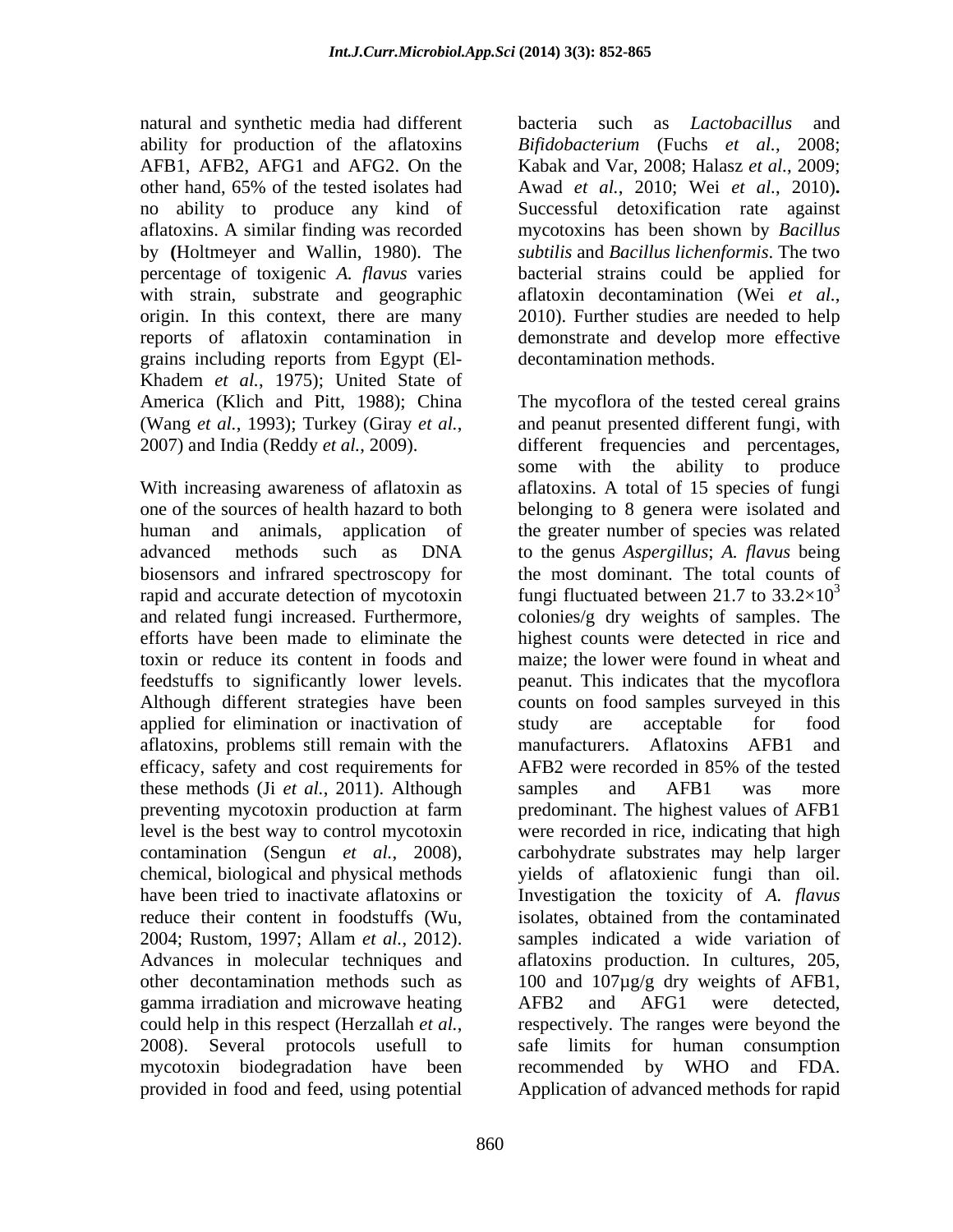and accurate detection of mycotoxins and<br>
control Exposure & Risk Assessment 27:<br>
related funci in addition to officient sofo 510-520. related fungi, in addition to efficient, safe and low cost decontamination methods are needed to deal more effectively with aflatoxin contamination.<br>Bhat, R., Rai, R. V. and Karim, A. A. 2010.

- Abbas, H. K., Reddy, K. R. N., Salleh, B., Saad, B., Abel, C. A. and Shier, W. T. 2010. An overview of mycotoxin contamination in foods and its implications for human health. Toxin Reviews 29: 3-26. Sao<br>hyllodon A, H, W, Al, Ali, A, A, Al, Eila: (20.
- Abdulkadar, A. H. W., Al-Ali, A. A., Al-Kildi, A. M. and Al-Jedah, J. H. 2004. Mycotoxins in food products available in Qatar. Food Control 15: 543-548.
- Abou-Zeid, A., Metwally, M. and Farid, B. 1997. Physiological and hepatotoxic studies
- Al-Doory, Y. 1980. Laboratory medical 112-118. mycology. Lea and Febiger, p. 410. Philadelphia Kimpton Publishers, London.
- Allam, N. G., El-Shanshoury, A. R., Emara, H. A. and Zaky, A. Z. (2012). Biological activity of *Streptomyces noursei* against
- and Best, P. 1966. Nature 296: 379-380. healt
- Aly, S. E. 2002. Distribution of aflatoxins in product and by-products during glucose Nahrung 46: 341-344. Report 139, 4-29. CAST, Publ., Ames, IA.
- A.O.A.C. 1984. Official Methods of Analysis of "Natural Poisons", Washington V.A.
- Azimahtol, H. L. P. and Tey, L. Y. 1992. Enzyme-Linked immunosorbent assay for aflatoxin B1 in cereals and peanuts. Asian
- Zentek, J. 2010. Decontamination and mycotoxin deoxynivalenol in animal feed and the effectiveness of microbial Contaminants Part a-Chemistry Analysis

Control Exposure & Risk Assessment 27: 510-520.

- Betina, V. 1989. Mycotoxins: Chemical, Biological and Environmental Aspects, pp. 75-79. Elsevier.
- **References** Status and Future Concerns. Comprehensive Mycotoxins in Food and Feed: Present Reviews in Food Science and Food Safety 9: 57-81.
	- Bittencourt, A. B. F., Oliveira, C. A. F., Dilkin, P. and Correa, B. 2005. Mycotoxin occurrence in corn meal and flour traded in Sao Paulo, Brazil. Food Control 16: 117- 120.
	- Booth, C. 1971. The Genus *Fusarium*. 1<sup>st</sup> ed., p.  $^{\text{st}}$  ed., p. 237. Commonwealth Mycological Institute, Kew Surrey, England.
	- on fungal aflatoxin isolated from Egyptian cancer risk from aflatoxin exposure.<br>
	cereals. Egyptian Journal of Microbiology<br>
	32 (1): 83-98. International Journal of Epidemiology 11: 32 (1): 83-98. International Journal of Epidemiology 11: Bulatao-Jayme, J., Almero, E. M., Castro, C. A., Jardeleza, T. R. and Salamat, L. A. 1982. A case-control dietary study of primary liver cancer risk from aflatoxin exposure. 112- 118.
		- Bullerman. L. B. 1986. Mycotoxins and Food Safety. A Scientific status summary by the Institute of Food Technologist's expert panel on food safety and nutrition. Institute of Food Technologists, Chicago, IL.
- ochratoxin A producing *Aspergillus niger*.<br>African Journal of Biotechnology 11(3): Aflatoxinase e ocratoxina A em alimentos e 666-677. riscos para a saude humana. (Aflatoxins and Allcroft, R., Rogers, H., Lewis, G., Nabney, J. ochratoxin A in food and the risks to human Caldas, W., Silva, S. and Oliveira, J. 2002. Aflatoxinase e ocratoxina A em alimentos e ochratoxin A in food and the risks to human health). Revista de Saude Publica 36: 319- 323.
	- production from contaminated corn. Animal, and Human Systems. In: CAST Cast A. 2003. Mycotoxins: Risks in Plant, Animal, and Human Systems. In: CAST
	- Assosiation of Official Analytical Chemists.<br>  $14<sup>th</sup>$  ed AOAC Chapter 26 pp: 447-484 strains pathogenic on cotton. 14<sup>th</sup> ed., AOAC, Chapter 26, pp: 447-484. strains pathogenic on cotton. Cotty, P. J. 1989. Virulence and cultural characteristics of two *Aspergillus flavus* strains pathogenic on cotton. Phytopathology 79: 808-814.
		- Creepy, E. E. 2002. Update of survey, regulation and toxic effects of mycotoxins in Europe. Toxicology Letters 127: 19-28.
- Food Journal 7: 204-209. Dawlatana, M., Nagler, R. D., Wild, C. P., Awad, W. A., Ghareeb, K., Bohm, J. and Hassan, M. S. and Blunden, G. 2002. The Research L. 2010. Deceptemination and cocurrence of mycotoxins in key detoxification strategies for the Fusarium commodities in Bangiages in Surventing Hassan, M. S. and Blunden, G. 2002. The occurrence of mycotoxins in key commodities in Bangladesh: Surveillance results from 1993 to 1995. Journal of Natural Toxins 11: 379-386.
	- biodegradation. Food Additives and Deller, U. L., Cole, R. J., Sanders, T. H., Payne, Deiner, U. L., Cole, R. J., Sanders, T. H., Payne, G. A., Lee, L. S. and Klich, M. A. 1987.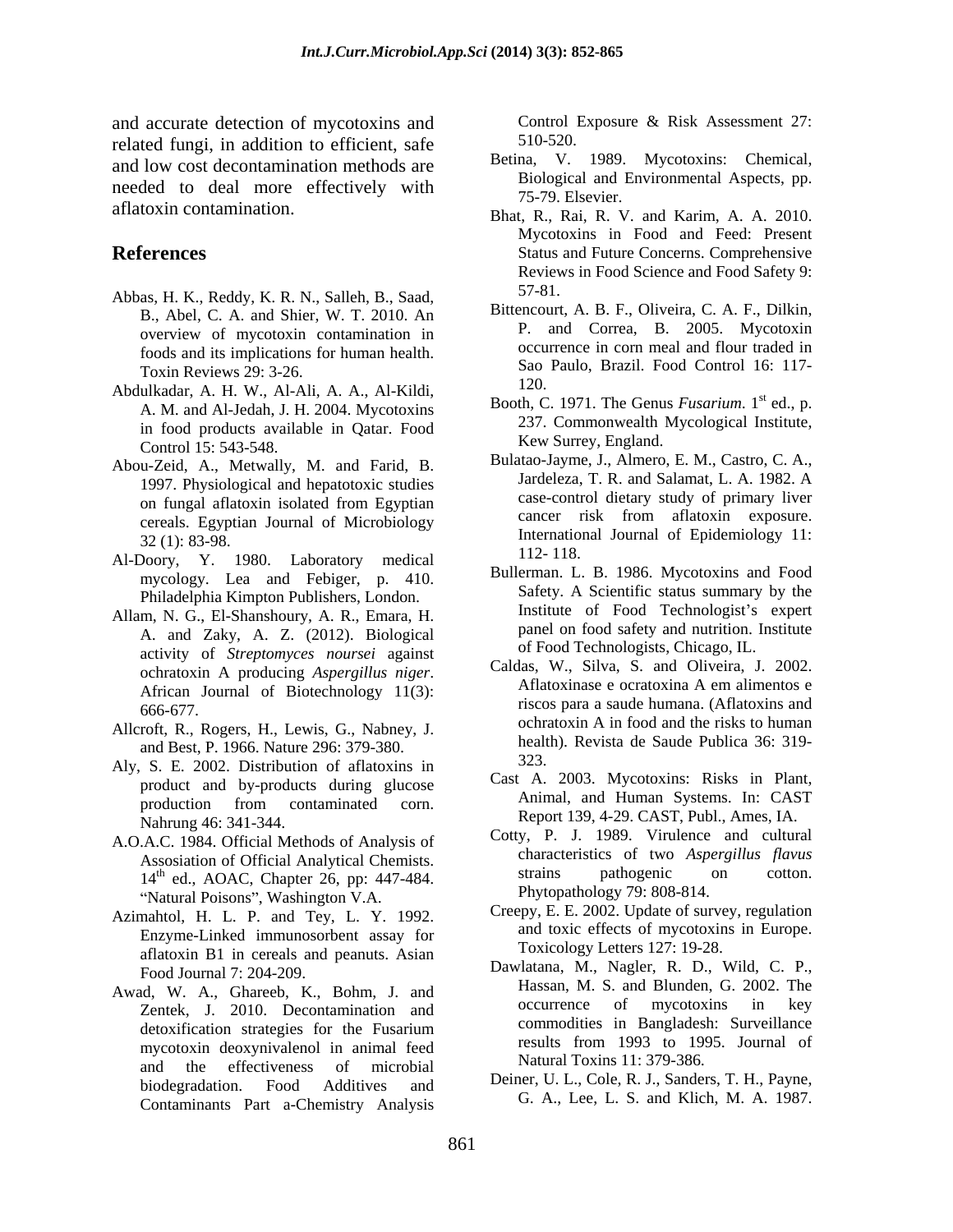*Aspergillus flavus*. Annual Review of

- Domsch, K. W., Gams, W. and Anderson, T. H.
- production of aflatoxins and cyclopiazonic
- EL-Gohary, A. H. 1996. Aflatoxin in some
- EL-Khadem, M., Naguib, M. M., and Abdel-
- Ellis, M. B. 1976. More Dematiaceous
- EL-Maghraby, O. M. O. and EL-Maraghy, S. S. Goto, T., Peterson, S. W., Ito, Y. and Wicklaw, peanut (*Arachis hypogaea* L.) seeds in
- EL-Maghraby, O. M. O., EL-Maraghy, S. S. M. mycotoxins of peanut (*Arachis hypogaea* L.) seeds in Egypt. Mycopathologia 104: 19-24. Hafez, A. S. 1996. 1<sup>st</sup> International Conference
- 
- FAO. 2004. FAO Food and Nutrition paper 81-
- Farag, R. S., EL-Leithy, M. A., Basyony, A. E. substrates on aflatoxin production by
- Food and Agriculture Organization of the United Analysis FAO Food and Nutrition paper 515-521.
- Fuchs, S., Sontag, G., Stidl, R., Ehrlich, V., two abundant mycotoxins, by lactic acid

Epidemiology of aflatoxin formation by bacteria. Food and Chemical Toxicology 46: 1398-1407.

- Phytopathology 25: 240-270. Ghiasian, S. A., Shephard, G. S and 1980. Compendium of Soil Fungi, pp.1-859. Academic Press, London. Mycopathologia 4: 1573-0832. Yazdanpanah, H. 2011. Natural Occurrence of Aflatoxins from Maize in Iran.
- Dorner, J. W., Cole, R. J. and Diener, U. L. Giray, B., Girgin, G., Engin, A. B., Aydin, S. 1984. The relationship of *Aspergillus flavus* and Sahin, G. 2007. Aflatoxin levels in and *Aspergillus parasiticus* with reference to wheat samples consumed in some regions of Turkey. Food Control 18: 23- 29.
	- acid. Mycopathologia 87: 13-15. Gilman, J. 1959. A manual of soil fungi. Ames, Iowa: The Iowa State University Press.
	- foodstuffs with special reference to public Gonzáslez, H. H. L., Resnik, S. L. and Pacin, A. health hazard in Egypt. Indian Journal of M. 2003. Mycoflora of freshly harvested Animal Science 66: 468-473. flint corn from Northwestern Provinces in Argentina. Mycopathologia 155: 207-211.
	- Ghani, A. K. 1975. Aflatoxin in food stuff in Gonçales, E., Nogueira, J. H. C., Fonseca, H., Egypt. Peanut mycoflora and toxicity. Felicio, J. D., Pino, F. A. and Correa, B. Microbiologia 12: 29-36. 2008. Mycobiota and mycotoxins in Hyphomyctes. Commonwealth Mycological harvest. International Journal of Food Institute, Kew, Surrey, UK. Microbiology 123: 184-190. Brazilian peanut kernels from sowing to
	- M. 1987. Mycoflora and mycotoxins of D. T. 1997. Mycotoxin producing ability of *Aspergillus tamarii*. Mycotoxins 44: 17-20.
	- Egypt. 1. Sugar fungi and natural occurrence Hadwan. H. A, Alani, S. R., Jaffer, Z. M. and of mycotoxins. Mycopathologia 98: 165- Abdel-Karim. A. 1995. Separation of 170. **170. 170. 170. 170. 170. 170. 170. 170. 170. 170. 170. 170. 170. 170. 170. 170. 170. 170. 170. 170. 170. 170. 170. 170. 170. 170. 170. 170. 170. 170. 170.** and EL-Maraghy, S. S. 1988. Mycoflora and *parasiticus* extracts. Indian Phytopathology rennin-like enzyme from aflatoxins by strains of *Aspergillus flavus* and *Aspergillus*  48: 449-454.
- EL-Tahan, F. H., EL-Tahan, M. H. and Shebl, M. A. 2000. Occurrence of aflatoxins in Fahd Hospital, Jeddah, Saudi Arabia, 8 cereal grains from four Egyptian  $11^{\text{th}}$  January, 1996 (Abstract). on Environmental Pollution & Health. King th e a construction de la proposition de la proposition de la proposition de la proposition de la proposition de<br>La proposition de la proposition de la proposition de la proposition de la proposition de la proposition de la  $11<sup>th</sup>$  January, 1996 (Abstract).
	- governorates, Nahrung 44: 279-280. Halasz, A., Lasztity, R., Abonyi, T. and Bata, A. Worldwide Regulations for Mycotoxins in Total and Treed by a Containing Food and Feed by Food and Feed in 2003. Rome, Italy. Biodegradation. Food Reviews International 2009. Decontamination of Mycotoxin- Containing Food and Feed by 25: 284-298.
	- and Daw Z. Y. 1986. Effect of varied Halt, M. 1994. European Journal of Epidemiology 10: 555-558.
	- *Aspergillus parasiticus*. Journal of American Herzallah, S., Alshawabkeh, K. and Al Fataftah, Oil and Chemical Society 63:1024-1026. A. 2008. Aflatoxin decontamination of Nations (FAO). 1990. Manuals of Food gamma-radiation, and microwave heating. Quality Control. 10. Training in Mycotoxins Journal of Applied Poultry Research 17: artificially contaminated feeds by sunlight, 515-521.
	- 14/10. FAO, Rome. Hesseltine, C. W, Shotwell, O. L, Smith, N, Kundi, M. and Knasmuller, S. 2008. 1970. Production of various aflatoxins by Detoxification of patulin and ochratoxin A, strains of the *Aspergillus flavus* series, pp. Ellis, J. J, Vandegraft, E. and Shannon, G. 202-210,  $1<sup>st</sup>$  Proc. U. S. J P M. Conference st Proc. U. S. J P M. Conference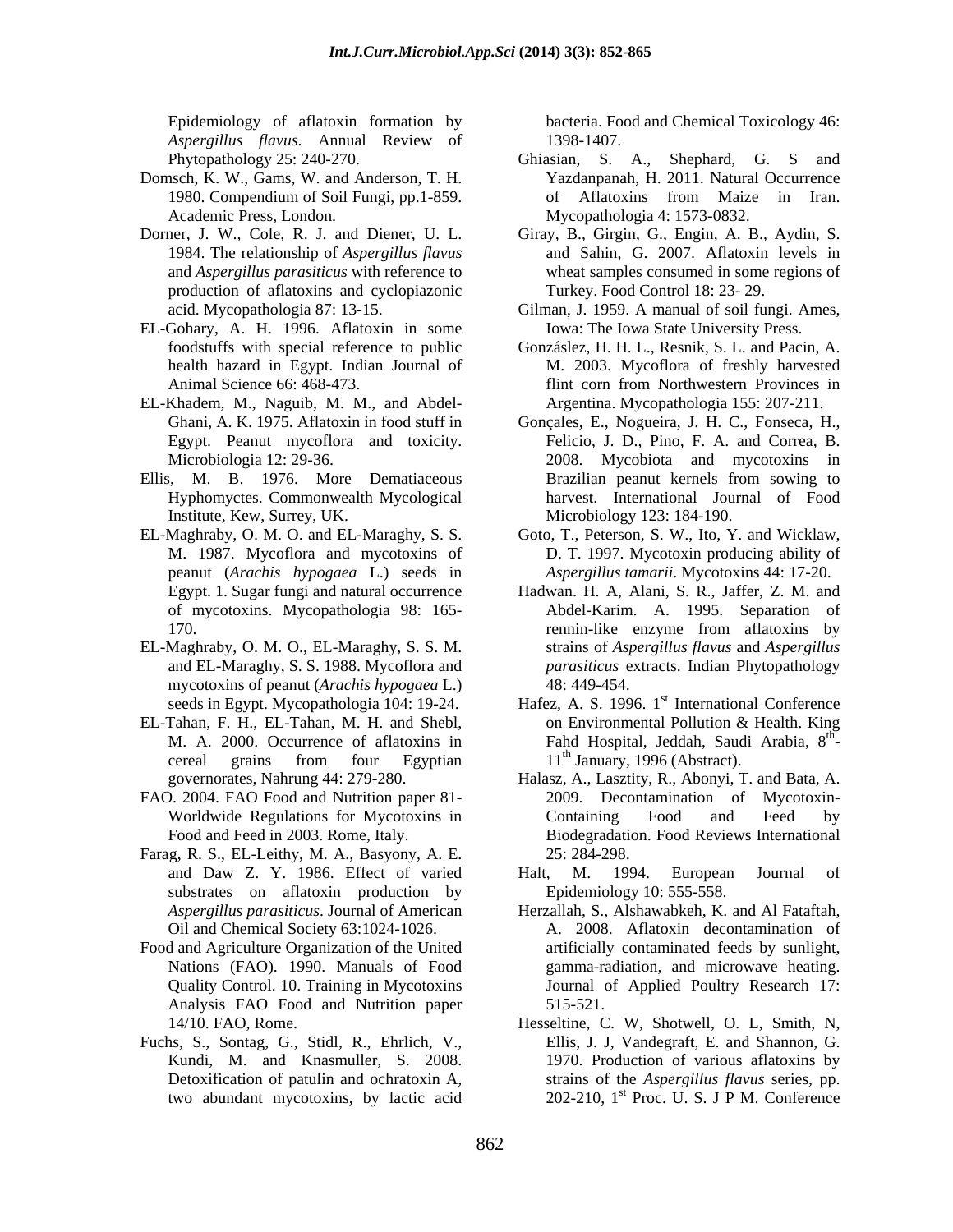- Holtmeyer, M. G. and Wallin, J. R. 1980. Identification of aflatoxin-producing Schimmelcultures.
- Hudson, G. J., Wild, C. P., Zarba, A. and Groopman, J. D. 1992. Aflatoxins isolated
- ICMSF. 1986. Sampling for Microbiological
- Research Institute for the Semi-Arid

<http://www.aflatoxin.info/introduction.asp>.

- Ito, Y., Peterson, S. W., Wicklaw, D. T. and Goto, T. 2001. *Aspergillus pseudotamarii*, a
- Idris, Y. M. A., Mariod, A. A., Elnour, I. A. and Mohamed, A. A. 2010. Determination of aflatoxin levels in Sudanese edible oils.
- Ji, C., Zhao, L. H., Guan, S., Gao, X., Ma, Q. G.,
- Johnson, L. F. and Curl. E. A. 1972. Methods for<br>research on Ecology of Soil-Borne Pathogens, pp:  $178.1<sup>st</sup>$  ed., Burgess Publ.
- Kabak, B. and Var, I. 2008. Factors affecting the strains. Journal of Environmental Science *Aspergillus flavus*. Nature 195: 1062-1063.
- Kane, B. E. and Mullins, J. T. 1973. Thermophilic fungi in a municipal waste 84: 259-266.
- Karunaratne, A. and Bullerman, L. B. 1990. Chuturgoon, A., Stoev, S., Seifert, K. 2009. Interactive effects of spore load and temperature on aflatoxin production. Journal
- Klich, M. A. 2002. Identification of common Otsuki, T., Wilson, J. S. and Sewadeh, M. 2001.

of Toxic Micro-organisms. Aspergillus species. p. 116. Utrecht, Netherlands: Centraalbureau voor Schimmelcultures.

- atmospheric isolates of *Aspergillus flavus*. Klich, M. A. and Pitt, J. I. 1988. Differentiation<br>Phytopathology 70 (4): 325-327. only of *Aspergillus flavus* from *A. parasiticus* and Klich, M. A. and Pitt, J. I. 1988. Differentiation of *Aspergillus flavus* from *A. parasiticus* and other closely related species. Trans. British Mycological Society 91: 99-108.
- by immunoaffinity chromatography from Kozakiewicz, Z. 1989. Aspergillus species on foods consumed in the Gambia. West stored products (Mycological Papers 161: 1- African Natural Toxins 1: 100-105. 188. C.A.B. International Mycological Institute, Kew, Surrey, UK.
- Analyses. Principles and Specific Kpodo, K., Thrane, U. and Hald, B. 2000. Applications, pp. 200-213. Microorganisms Fusaria and fumonisins in maize from in Foods. Oxford: Blackwell Scientific. Ghana and their co-occurrence with ICRISAT. 2000 Aflatoxin. International Crops aflatoxins. *Int*. Journal of Food Fusaria and fumonisins in maize from aflatoxins. *Int*. Journal of Food Microbiology 61: 147-157.
	- Tropics. Kumar, V., Basu, M. S. and Rajendran, T. P. 2008. Mycotoxin research and mycoflora in some commercially important agricultural commodities. Crop Protection 27: 891-905.
	- new aflatoxin producing sp. Aspergillus Kurtzman, C. P., Horn, B. W. and Hesseltine, C. section Flavi. Mycological Research 105: 1987. *Aspergillus nomius*, a new aflatoxin- 2233-2239. producing species related to *Aspergillus flavus* and *Aspergillus tamarii*. Antonie van leeuwenhoek 53: 147-158.
	- aflatoxin levels in Sudanese edible oils. Masri, M. S., Carcia, V. C. Page, J. R. 1969. The Food and Chemical Toxicology 48: 2539- aflatoxin M content of milk from cows fed 2541. known amounts of aflatoxin. The Veterinary aflatoxin M content of milk from cows fed Record. 146-147.
	- Lei, Y. P. and Bai, X. M. 2011. Preparation, Moghadam, M. M. and Hokmabadi, H. 2010. purification and characteristics of an Study on the effect of pistachio testa on the aflatoxin degradation enzyme from reduction of *Aspergillus flavus* growth and *Myxococcus fulvus* ANSM068. Journal of aflatoxin B-1 production in kernels of Applied Microbiology 110:147-155. different pistachio cultivars. Australian reduction of *Aspergillus flavus* growth and Journal of Crop Science 4: 744-749.
	- research on Ecology of Soil-Borne Moubasher, A. H. 1993. Soil fungi in Qatar and  $\frac{\pi}{10}$  ed., Burgess Publ. other Arab countries. p. 566. The Scientific Co., Minneapolis. and Applied Research Center. University of Qatar, Doha, Qatar.
	- removal of aflatoxin M-1 from food model Nesbitt, B. F., O kelly, J., Sargeant, K. and by *Lactobacillus* and *Bifidobacterium* Segall, S. 1962. Toxic metabolites of
	- and Health Part B-Pesticides Food Niles, E. V., Joanna-Norman, A. and Pimbley, Contaminants and Agricultural Wastes 43: D. 1985. Growth and aflatoxin production of 617-624. *Aspergillus flavus* in wheat and barley. Transaction of British Mycological Society 84: 259-266.
	- compost system. Mycologia 65: 1087-1100. Njobeh, P. B., Dutton, M. F., Koch, S. H., of Food Protection 53: 227-229. of Food Microbiology 135: 193-198. Contamination with storage fungi of human food from Cameroon. International Journal
		-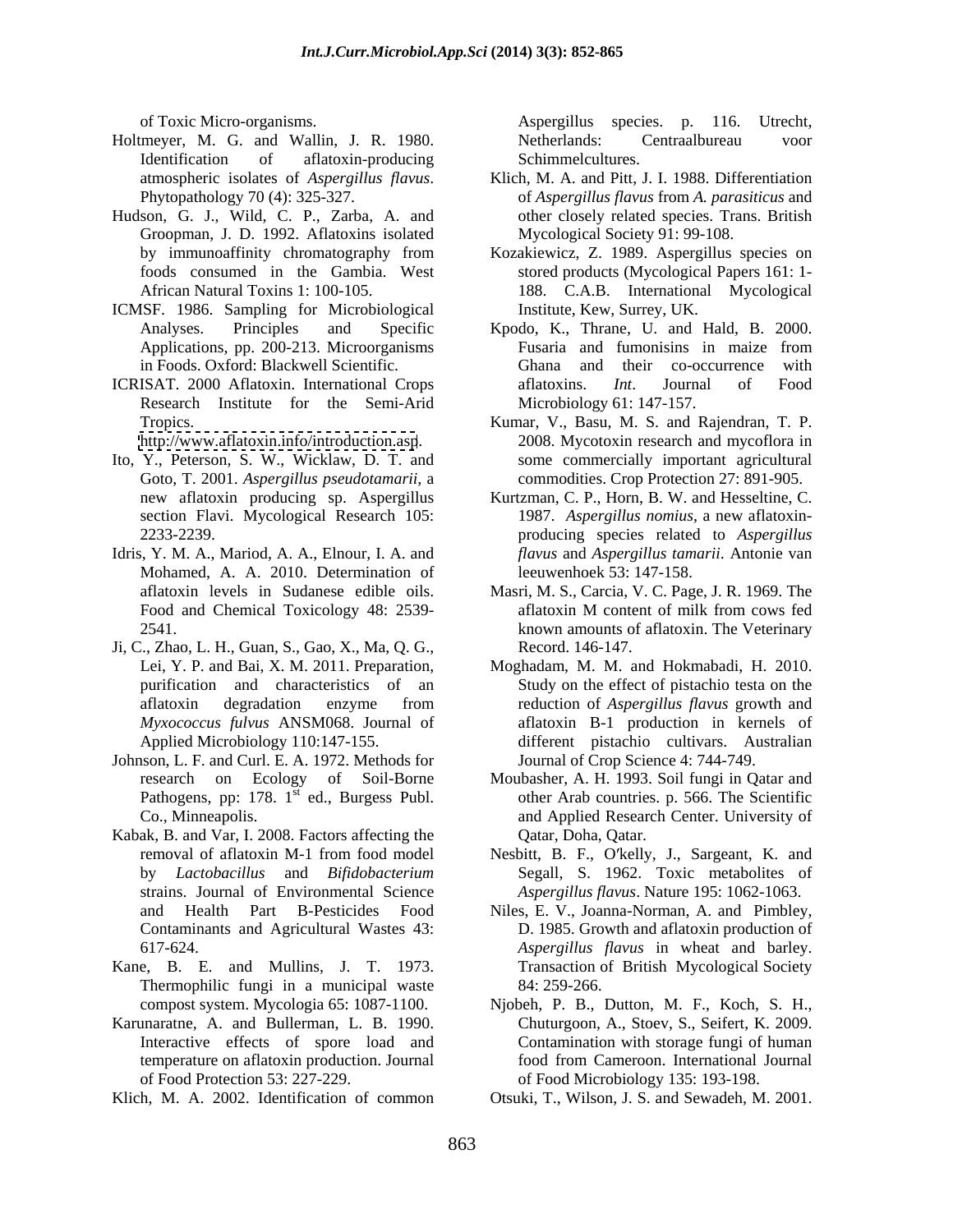harmonization of aflatoxin regulations and performance of growing barrows. Journalof African groundnuts exports. European Review of Agriculture Economy 28: 263-

- Oxoid Manual. 1981. The Oxoid Manual of Culture Media,  $5^{th}$  ed. Ingredients and Other Chemistry 59: 57-67.
- Peng, K. Y. and Chen, C. Y. 2009. Prevalence of aflatoxin M-1 in milk and its potential liver cancer risk in Taiwan. Journal of Food
- Peterson, S. W., Ito, Y., Horn, B. W. and Goto, T. 2001. *Aspergillus bombycis*, a new aflatoxigenic species and genetic variation
- Pitt, J. I. 1979. The Genus *Penicillium* and its Talaromyces, pp: 634. Common Scientific
- contamination under storage systems.
- Raper, K. B. and Fennell, D. I. 1977. The Genus *Aspergillus* R. E., pp. 686. Krieger Publishing Company, Huntington, NY,
- Reddy, K. R. N., Reddy, C. S. and Muralidharan,
- Reddy, K. R. N., Abbas, H. K., Abel, C. A., coffee, beer and wine and their control
- Refai, M. K., Hatem, M. E., Sharaty, E. and biological techniques. Mycotoxin Research
- Rustemeyer, S. M., Lamberson, W. R., Ledoux, D. R., Rottinghaus, G. E., Shaw, D. P., and Cammack, K. M. 2010. Effects of

What price precaution? European dietary aflatoxin on the health and Animal Science 88: 3624-3630.

- 284. **284. 284. 284. 284. 284. 284. 284. 284. 284. 284. 284. 284. 284. 284. 284. 284. 284. 284. 284. 284. 284. 284. 284. 284. 284. 284. 284. 284. 284. 284. 284.** Rustom, I. Y. S. 1997. Aflatoxin in food and feed: Occurrence, legislation and inactivation by physical methods. Food Chemistry 59: 57-67.
- Laboratory Services. Turnergraphic Ltd., Saad, A. M., Abdel Gadir, A. M. and Moss, M. England. O. 1995. Exposure of infants to aflatoxin M1 from mothers' breast milk in Abu Dhabi, U.A.E. Food Additive Contamination 12: 255-261.
- Protection 72: 1025-1029. Samson, R. A., Hekstra, E. S., Frisvad, J. S. and Filtenborg, O. 1995. Introduction to Food borne Fungi (4<sup>th</sup>ed.), Centraalbureauvoor Schimmelcultures.
- in its sibling species, *A. nomius*. Mycologia Samson, R. A., Hoeckstra, V. R., Frisvad, J. C. 93(4): 689-703. and Filtenborg, O. 2002. Introduction to Teleomorphic States, Eupenicillium and Food-Borne Fungi,  $6^{th}$  ed., p. 389.  $th$  and n 290 ed., p. 389. Centraalbureau voor Schimmelcultures, Baarn Delft, The Netherlands.
- Industrial Research Organization, Division Schuller, P. L., Van egmond, H. P. and Stoloff, of Food Research, North Ryde, NSW Australia, Academic Press, Inc. Ltd. mycotoxins. In: Naguib, K., Naguib, M. M., London. Park, D. L., Pohland, A. E., pp. 111-131. Prasad, T., Sinha, R. K. and Jeswal, P. 1987. Seed mycoflora of cereals and aflatoxin on Mycotoxins, 6-8 September 1981, Cairo, L. 1983. Limits and regulations on Proceedings of the International Symposium Egypt.
	- Journal of Indian Botanical Society 66: 156- Sengun, I. Y., Yaman, D. B. and Gonul, S. A. 160. 2008. Mycotoxins and mould contamination in cheese: a review. World Mycotoxin Journal 1: 291-298.
	- USA. and Park, Y. C. 2011. Characterisation of K. 2009. Detection of *Aspergillus* spp. and produced in hybridoma 2C12 and its single aflatoxin B1 in rice in India. Food chain variable fragment expressed in Microbiology 26: 27-31. The recombinant Escherichia coli. Food Seo, J. H., Min, W. K., Kweon, D. H., Park, K. monoclonal antibody against aflatoxin B(1) recombinant *Escherichia coli*. Food Chemistry 126: 1316-1323.
	- Shier, W. T. and Salleh, B. 2010. Mycotoxin Shahidi, B. G. H. 2004. Incidence of aflatoxin contamination of beverages: Occurrence of producing fungi in early split pistachio nuts patulin in apple juice and ochratoxin A in of Kerman. Iranian Journal of Biological Science 4: 199-202.
	- methods. Toxins 2: 229-261. Shannon, G. M., Shotwell, O. L. and Kwolek, Saad, M. M. 1993. Detection and estimation chromatography of aflatoxin B1 in mixed of aflatoxins using both chemical and feeds. Journal of Association Office of W. F. 1983. Extraction and thin-layer Analalytical Chemistry 66: 582-586.
	- 9: 1-47. Shephard, G. S. 2008. Determination of mycotoxin in human foods. Chememical Society Review 37: 2468-2477.
	- Cockrum, R. R., Kessler, K. L., Austin, K. J. Sinha, K. K. and Sinha, A. K. 1991. Monitoring and identification of aflatoxins in wheat,